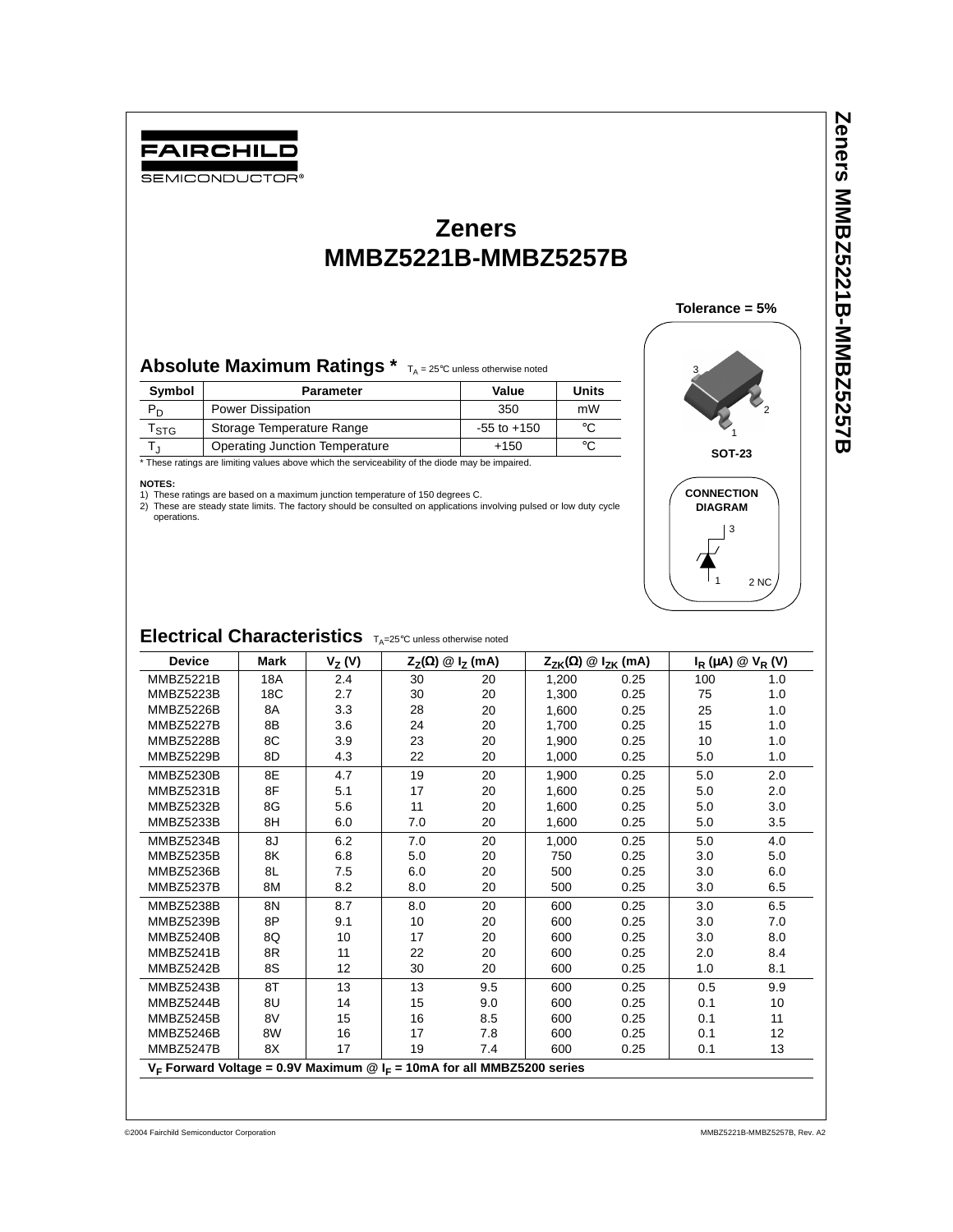| Electrical Characteristics TA=25°C unless otherwise noted                   |      |          |    |                                |     |                                      |                             |    |
|-----------------------------------------------------------------------------|------|----------|----|--------------------------------|-----|--------------------------------------|-----------------------------|----|
| <b>Device</b>                                                               | Mark | $V_Z(V)$ |    | $Z_7(\Omega) \otimes I_7$ (mA) |     | $Z_{ZK}(\Omega) \otimes I_{ZK}$ (mA) | $I_R(\mu A) \otimes V_R(V)$ |    |
| <b>MMBZ5248B</b>                                                            | 8Y   | 18       | 21 | 7.0                            | 600 | 0.25                                 | 0.1                         | 14 |
| <b>MMBZ5249B</b>                                                            | 8Z   | 19       | 23 | 6.6                            | 600 | 0.25                                 | 0.1                         | 14 |
| <b>MMBZ5250B</b>                                                            | 81A  | 20       | 25 | 6.2                            | 600 | 0.25                                 | 0.1                         | 15 |
| <b>MMBZ5251B</b>                                                            | 81B  | 22       | 29 | 5.6                            | 600 | 0.25                                 | 0.1                         | 17 |
| MMBZ5252B                                                                   | 81C  | 24       | 33 | 5.2                            | 600 | 0.25                                 | 0.1                         | 18 |
| <b>MMBZ5253B</b>                                                            | 81D  | 25       | 35 | 5.0                            | 600 | 0.25                                 | 0.1                         | 19 |
| MMBZ5254B                                                                   | 81E  | 27       | 41 | 4.6                            | 600 | 0.25                                 | 0.1                         | 21 |
| <b>MMBZ5255B</b>                                                            | 81F  | 28       | 44 | 4.5                            | 600 | 0.25                                 | 0.1                         | 21 |
| MMBZ5256B                                                                   | 81G  | 30       | 49 | 4.2                            | 600 | 0.25                                 | 0.1                         | 23 |
| MMBZ5257B                                                                   | 81H  | 33       | 58 | 3.8                            | 600 | 0.25                                 | 0.1                         | 25 |
| $V_F$ Forward Voltage = 0.9V Maximum @ $I_F$ = 10mA for all MMBZ5200 series |      |          |    |                                |     |                                      |                             |    |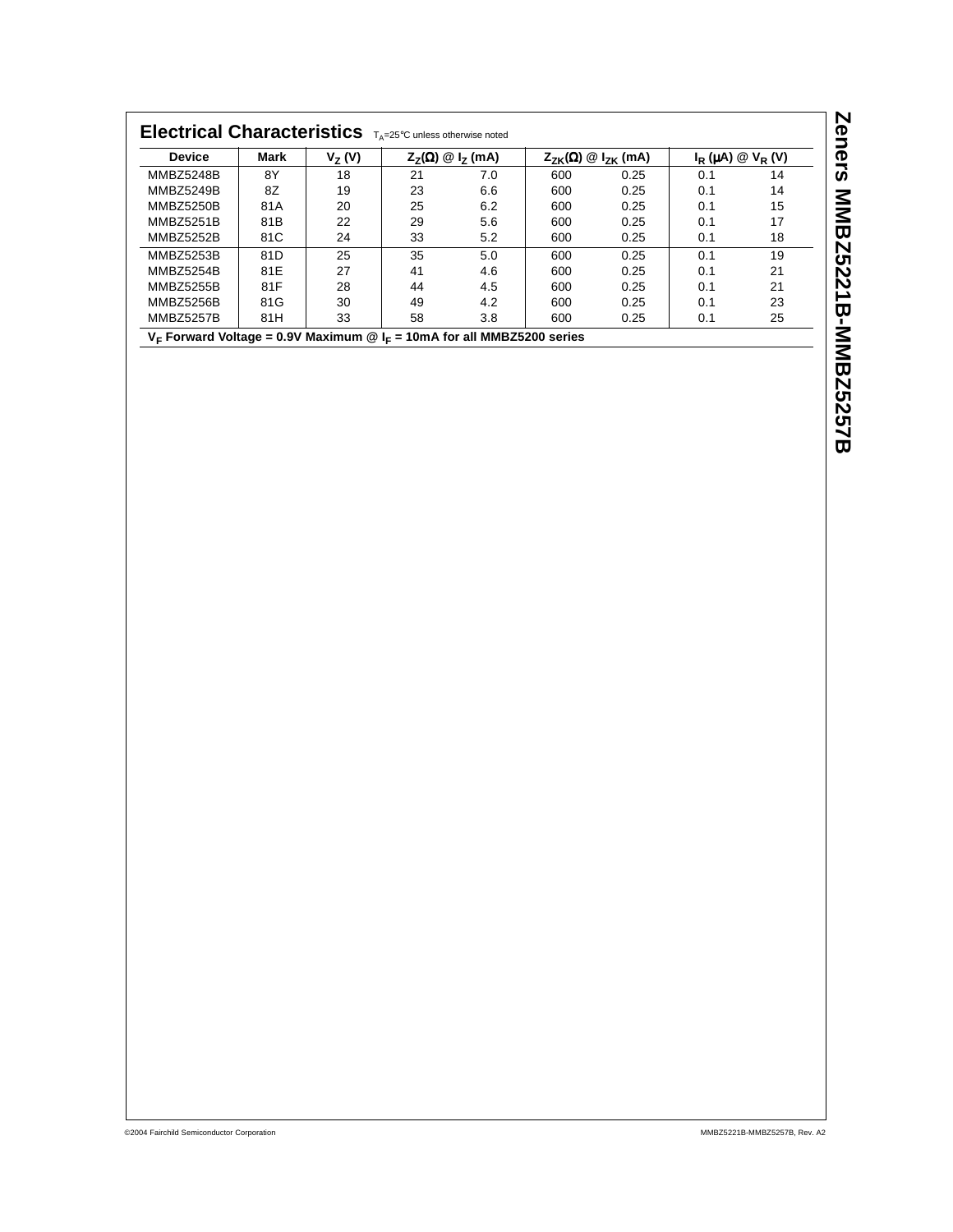